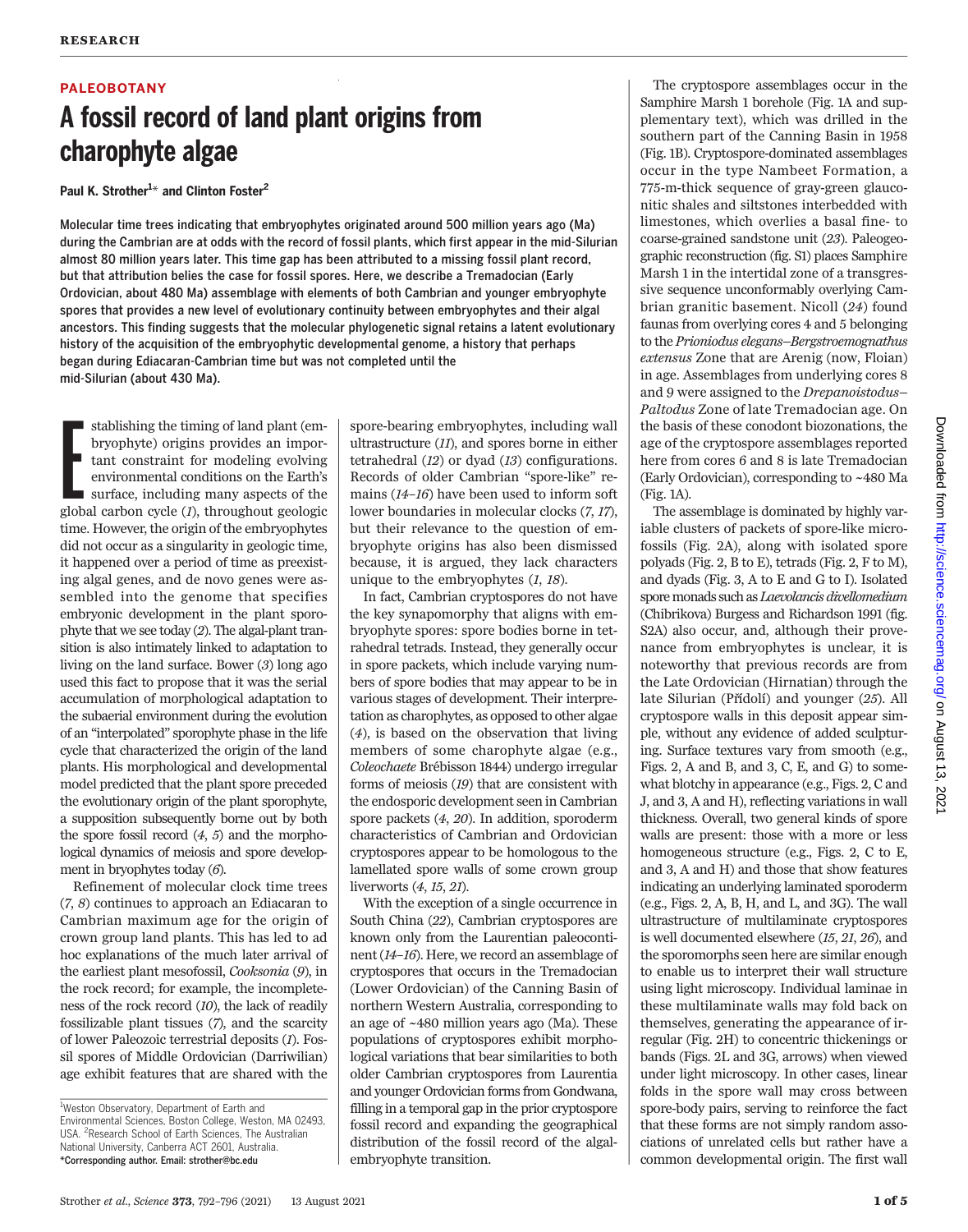

Fig. 1. Stratigraphic placement, evolutionary context, and location of the Samphire Marsh 1 (SM1) borehole. (A) Stratigraphic position of the SM1 assemblages in the context of the major landmarks in lower Paleozoic plant evolution and position within the SM1 core. Important events in plant evolution documented by cryptospores were as follows: "Earliest plant macrofossils,

Cooksonia" (9), "Sporangia mesofossils with cryptospores" (35), "Land plant cryptospores abundant" (12), "Latest Cambrian cryptospores" (20), "Earliest Cambrian cryptospores" (16), and "Maximum age for crown embryophytes" (7). Stratigraphic columns are based on (36). (B) Map showing location of SM1 borehole and geologic structural units of the Canning Basin [according to (37)].

type with thicker homogeneous structure first occurs in the older, Cambrian cryptospore Spissuspora Strother 2016, but homogeneous walls are more characteristic of Darriwilian and younger cryptospores (11).

An important feature that is used to discriminate between cryptospores and simple clusters of vegetative algal cells is the intimate nature of cell-cell contact that persists in cryptospores as evidence of developmental continuity during sporogenesis. For example, contact regions between the members of dyads tend to occupy nearly the full diameter of the spore bodies, a feature that is evident in all dyads illustrated in Fig. 3. In simple dyads, the thickened contact surface just corresponds to an upturned fold of the contact face (e.g., Fig. 3A), but in some specimens (Fig. 3C and fig. S2, C and F) a marginal thickening on the proximal spore contact face is quite pronounced, corresponding to a thin equatorial

cingulum in dispersed true spores. Therefore, cell-cell contact in these forms does not appear to be random; these dyads and tetrads were formed together as end products of cytokinesis of a common generative cell, effectively a spore mother cell. Although tetrahedrally aligned spore bodies are not characteristic of the assemblage overall, a few, corresponding to Rimosotetras cf. R. subsphaerica Strother, Traverse and Vecoli 2015, have been found (Fig. 2F). Similar, although larger, loosely arranged tetrahedral tetrads also occur in the Darriwilian of Saudi Arabia (12, 27). Overall, in this assemblage, most tetrads exhibit either planar (Fig. 2, G to M) or paired dyad (Fig. 3G) configurations. This latter topology is more characteristic of older, Cambrian forms, especially Adinosporus geminus Strother 2016. Conversely, planar tetrads composed of isometric spore bodies with simple walls (e.g., Fig. 2, G and I) appear to be comparable to Tetraplanarsporites

laevigatus Wellman, Steemans and Miller 2015, which is known from the Upper Ordovician (28, 29). Finally, many smooth-walled dyads illustrated here (Fig. 3, C to E) are not readily distinguishable from the widely distributed taxon, Dyadospora murusattenuata Strother & Traverse 1979, a paratype (Silurian, Wenlock) of which is illustrated in Fig. 3F for comparison.

There is a distinct lack of envelopes or enclosing membranes in the assemblage; in fact, we were able to find only two examples of this feature. Figure 3I (arrow) reveals a very thin membrane traversing the marginal gap between the two spore members of a dyad. Such a thin structure is not likely the residual spore wall of a resting cyst, especially given the robust nature of the spores themselves. Figure 3H (arrows) preserves a fragmentary diaphanous membrane that has broken away from a rather robust dyad. Envelopes surrounding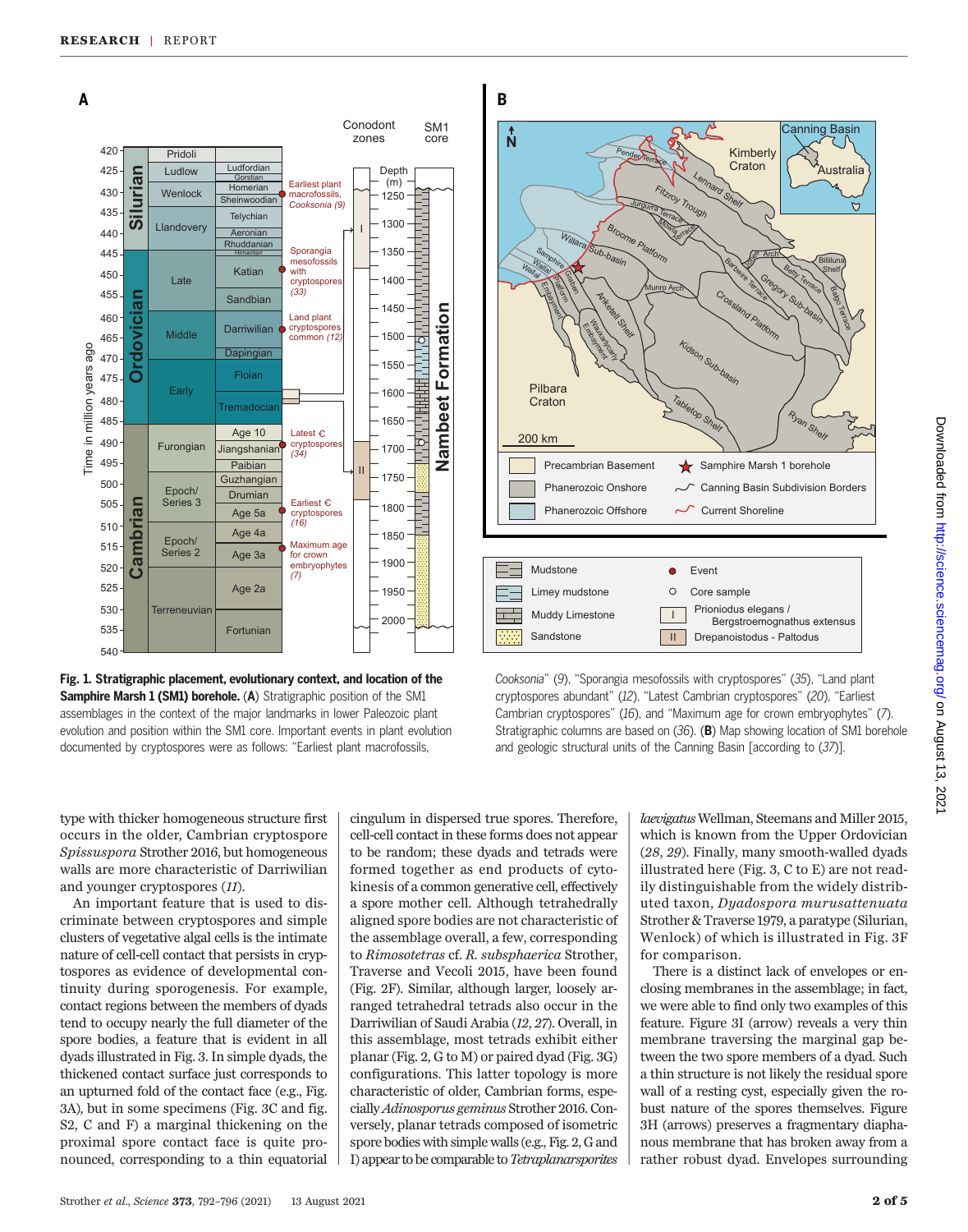

Fig. 2. Cryptospores from the SM1 borehole: spore packets and tetrads. (A) Cluster of six packets of cryptospores typical of preservation in the assemblage. (B) Planar tetrad of smooth-walled cryptospores. (C) Irregular cluster of circular cryptospores, Spissuspora cf. S. laevigata. (D) Cryptospore triad showing an immature dyad adpressed to a larger monad. Note the fold (arrow) that crosses both spore bodies. (E) Quasiplanar cryptospore polyad showing seven spore bodies. (F) Rimosotetras cf. R. subsphaerica, a tetrahedral tetrad of small, loosely attached isometric spore bodies. (G) Simple thin-walled cryptospore tetrad. (H) Cryptospore tetrad with highly folded wall. (I) Planar tetrad similar to T. laevigatus but with a thinner wall and smaller diameter than the type population. (J) Cryptospore tetrad. (K) Cryptospore tetrad with folded walls. (L) Cryptospore tetrad with a singular larger spore body. (M) Cryptospore tetrad with folded walls. Scale bar in (A) is 10  $\mu$ m and applies to all images; sample depth interval was 5535 to 5547 ft (1687 to 1691 m).

spore tetrads and dyads from Silurian deposits were once speculated to be the relictual walls of an ancestral algal zygote (30). However, cryptospores from Lower and Middle Ordovician strata do not consistently show envelopeenclosed forms to be more prevalent than in the Silurian. Neither do Ordovician cryptospore assemblages show evidence of persistent zygospores or aplanospores that might indicate a zygnematacean affinity, adding to a perception that envelopes enclosing cryptospores of late Ordovician and Silurian age were derived from spore mother cells, not from ancestral zygospore walls. This implies that the robust enveloping walls seen in Silurian Abditusdyadus Wellman and Richardson 1996 and Velatitetras Burgess 1991 are not plesiomorphic with respect to the algal ancestry of the land plants.

A salient feature of Bower's original antithetic hypothesis was a prediction that mitotic divisions of (diploid) zygotes would first produce multicellular thalli of sporogenous cells, which only later in evolutionary time would lose their totipotency to function as fully differentiated vegetative cells. The fossil record shows that this is likely to be the case, first in the retention of spore-like packets attached in short linear chains (e.g., Fig. 3B), but more substantially in sheets of paired spore-like cells, as seen here in Grododowon orthogonalis Strother 2017 (Fig. 4, A and B, and fig. S2J). G. orthogonalis, which forms planar sheets generated by successive orthogonal cell divisions, has been described elsewhere from Middle (31) and Upper Ordovician (32) deposits. Rosettes of G. orthogonalis show a growth pattern that is similar to thallus growth in extant Coleochaete (31), but the basic pattern of orthogonal cell division seen here is certainly not restricted to the charophyte algae. The relation to potential vegetative tissues is unknown for G. orthogonalis, but the specimen illustrated in Fig. 4A retains an intriguing, ring-like fragment (arrow) that may represent an attachment feature or a remnant of a vegetative structure or covering.

It is tempting to conclude that the spores described here document a Lower Ordovician origin to crown group land plants, thus bringing molecular time trees and fossils into a closer alignment. However, that approach masks the far more intriguing possibility that the fossil record does indeed inform us of the tempo and mode of the evolutionary origins of plant development. This Lower Ordovician assemblage includes some taxa that range into the Late Ordovician and others that are known previously from middle Cambrian deposits (fig. S3). It is the intermediate nature of the assemblage that strengthens our assertion that the earlier cryptospore record is relevant to the question of the origin of land plants. These pre-Darriwilian cryptospores are direct fossil evidence of charophyte adaptation to terrestrial settings. The genomic component of that adaptation that was subsequently incorporated into the embryophyte genome might account for molecular clock dates that precede the arrival of fossilized plant axes in the rock record. This idea, that early cryptospores are a manifestation of spore development that preceded vegetative plant development, is also consistent with sedimentological (33) and other earth system proxies (34) for the effects of land plants indicating a later, Silurian origin to the crown group embryophytes.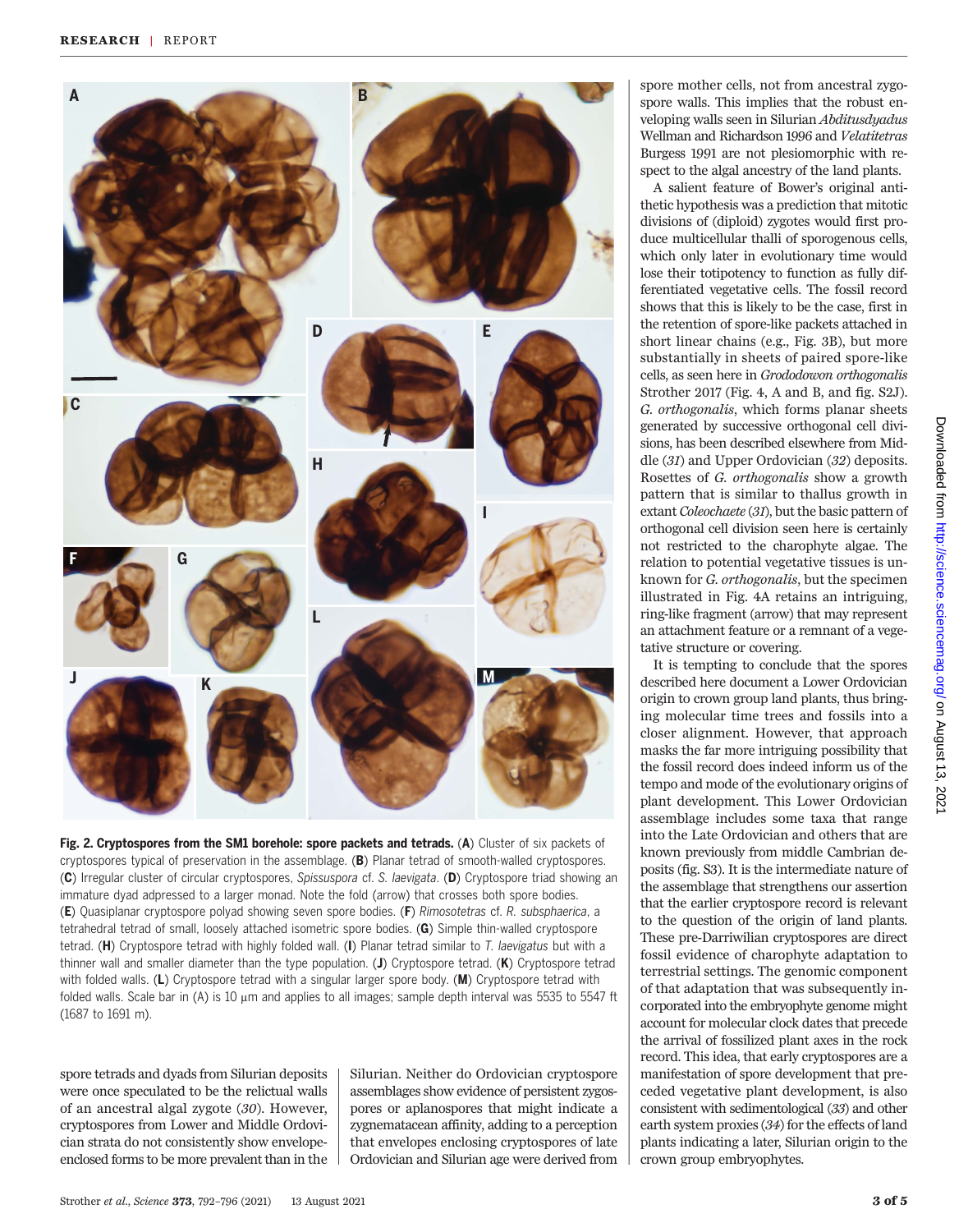

### Fig. 3. Cryptospore dyads from the SM1 borehole and the Silurian of Pennsylvania.

(A to E and G to I) Cryptospore dyads from the SM1 borehole. (A) Two simple spore dyads that are irregular in size and have blotchy walls. (B) Row of six aligned small dyads. Note the presence of a transverse thickened band (arrow). (C) D. murusattenuata. Note the thickened contact ring and folded walls, features that characterize this species. (D) D. murusattenuata, a simple smoothwalled dyad pair. (E) D. murusattenuata. (F) Cryptospore dyad from the Silurian of Pennsylvania. Shown is a D. murusattenuata paratype, which is Silurian (Wenlock) in age. (G) Planar set of two dyads with thin folded walls. This form is similar to the Cambrian species A. geminus. (H) Abditusdyadus laevigatus with associated partially detached membrane (arrows). (I) Abditusdyadus sp. with a very thin enclosing membrane (arrow) and thick, blotchy walls. Scale bar in  $(H)$  is 10  $\mu$ m and applies to all images; sample depth interval was 5535 to 5547 ft (1687 to 1691 m).

#### REFERENCES AND NOTES

- 1. P. Kenrick, C. H. Wellman, H. Schneider, G. D. Edgecombe, Philos. Trans. R. Soc. Lond. B Biol. Sci. 367, 519-536 (2012).
- 2. S. K. Floyd, J. L. Bowman, Int. J. Plant Sci. 168, 1–35 (2007).
- 3. F. O. Bower, The Origin of a Land Flora: A Theory Based on the Facts of Alternation (Macmillan, 1908).
- 4. P. K. Strother, W. A. Taylor, "The evolutionary origin of the plant spore in relation to the antithetic origin of the plant .<br>sporophyte" in Transformative Paleobotany, M. Krings, C. J. Harper, N. R. Cuneo, G. W. Rothwell, Eds. (Elsevier, 2018), pp. 3–20.
- 5. C. H. Wellman, J. Gray, Philos. Trans. R. Soc. Lond. B Biol. Sci. 355, 717–731, discussion 731–732 (2000).
- 6. R. C. Brown, B. E. Lemmon, New Phytol. 190, 875–881 (2011).
- 7. J. L. Morris et al., Proc. Natl. Acad. Sci. U.S.A. 115, E2274–E2283 (2018).
- 8. Y. Nie et al., Syst. Biol. 69, 1–16 (2020).
- 9. M. Libertín, J. Kvaček, J. Bek, V. Žárský, P. Štorch, Nat. Plants 4, 269–271 (2018).
- 10. A. B. Smith, A. J. McGowan, Paleobiology 34, 155–161 (2008). 11. W. A. Taylor, P. K. Strother, M. Vecoli, S. Al-Hajri, Rev. Micropaleontol. 60, 281–288 (2017).
- 12. P. K. Strother, A. Traverse, M. Vecoli, Rev. Palaeobot. Palynol. 212, 97–110 (2015).
- 13. K. S. Renzaglia et al., Bot. J. Linn. Soc. 179, 658-669  $(2015)$
- 14. P. K. Strother, J. H. Beck, "Spore-like microfossils from Middle Cambrian strata: Expanding the meaning of the term cryptospore" in Pollen and Spores, M. M. Harley, C. M. Morton, S. Blackmore, Eds. (The Systematics Association, 2000), pp. 413–424.
- 15. P. K. Strother, G. D. Wood, W. A. Taylor, J. H. Beck, Mem. Assoc. Australas. Palaeontol. 29, 99–113 (2004).
- 16. P. K. Strother, Rev. Palaeobot. Palynol. 227, 28–41 (2016).
- 17. J. T. Clarke, R. C. M. Warnock, P. C. J. Donoghue, New Phytol. 192, 266–301 (2011).
- 18. C. H. Wellman, "Dating the origin of land plants," in Telling the Evolutionary Time, P. C. J. Donoghue, M. P. Smith, Eds. (CRC Press, 2003), pp. 119–141.
- 19. D. Haig, J. Phycol. 46, 860–867 (2010).
- 20. W. A. Taylor, P. K. Strother, Rev. Palaeobot. Palynol. 153, 296–309 (2009).
- 21. W. A. Taylor, Rev. Palaeobot. Palynol. 156, 7–13 (2009).
- 22. L. Yin, Y. Zhao, L. Bian, J. Peng, Sci. China Earth Sci. 56, 703–709 (2013).
- 23. P. E. Playford, R. N. Cope, A. E. Cockbain, G. H. Low, D. C. Lowry, "Phanerozoic," in Geology of Western Australia (Geological Survey of Western Australia, memoir 2, 1975), pp. 223–433.
- 24. R. S. Nicoll, "Ordovician conodont distribution in selected petroleum exploration wells, Canning Basin, Western Australia," in Australian Geological Survey Organisation Record (AGSO, 1993), vol. 17, pp. 1–136.
- 25. C. H. Wellman, P. Steemans, M. Vecoli, "Palaeophytogeography of Ordovician–Silurian land plants," in Geological Society, London, Memoirs (Geological Society of London, 2013), vol. 38, pp. 461–476.
- 26. W. A. Taylor, P. K. Strother, Rev. Palaeobot. Palynol. 151, 41–50 (2008).
- 27. P. K. Strother, S. Al-Hajri, A. Traverse, Geology 24, 55–58 (1996).
- 28. C. H. Wellman, P. Steemans, M. A. Miller, Rev. Palaeobot. Palynol. 212, 111-126 (2015).
- 29. M. Ghavidel-Syooki, Rev. Palaeobot. Palynol. 231, 48–71 (2016).
- 30. A. R. Hemsley, Biol. Rev. Camb. Philos. Soc. 69, 263–273 (1994).
- 31. P. K. Strother, W. A. Taylor, J. H. Beck, M. Vecoli, Palynology 41 (sup1), 57–68 (2017).
- 32. N. Navidi-Izad et al., Palynology 44, 575-585 (2020).
- 33. N. S. Davies, M. R. Gibling, Earth Sci. Rev. 98, 171–200 (2010).
- 34. D. Edwards, L. Cherns, J. A. Raven, Palaeontology 58, 803–837 (2015).
- 35. C. H. Wellman, P. L. Osterloff, U. Mohiuddin, Nature 425, 282–285 (2003).
- 36. L. S. Normore, L. M. Dent, "Petroleum source potential of the Ordovician Nambeet Formation, Canning Basin: Evidence from petroleum well Olympic 1," in Geology of Western Australia (Geological Survey of Western Australia, report 169, 2017); pp. 1–20.
- 37. A. J. Mory, "A review of mid-Carboniferous to Triassic stratigraphy, Canning Basin, Western Australia, in Geology of Western Australia (Geological Survey of Western Australia, report 107, 2010); pp. 1–130.

#### ACKNOWLEDGMENTS

We thank L. van Maldegem (ANU) for drafting the figures. The prior transmission electron microscopy work of W. A. Taylor (University of Wisconsin, Eau Claire) has been essential in enabling the interpretation of sporoderm structure based solely on light microscopy. We thank the Executive Director, Geological Survey and Resource Strategy, Western Australian Department of Mines, Industry Regulation and Safety, for the loan of the Samphire Marsh 1 palynological slides. We also acknowledge the critical science infrastructure role of curating geological samples and data by the Western Australia (WA) government. This paper contributes to Geoscience Australia's research of the Ordovician in Barnicarndy 1, Canning Basin, by C.F. Last, we would like to acknowledge our late colleague,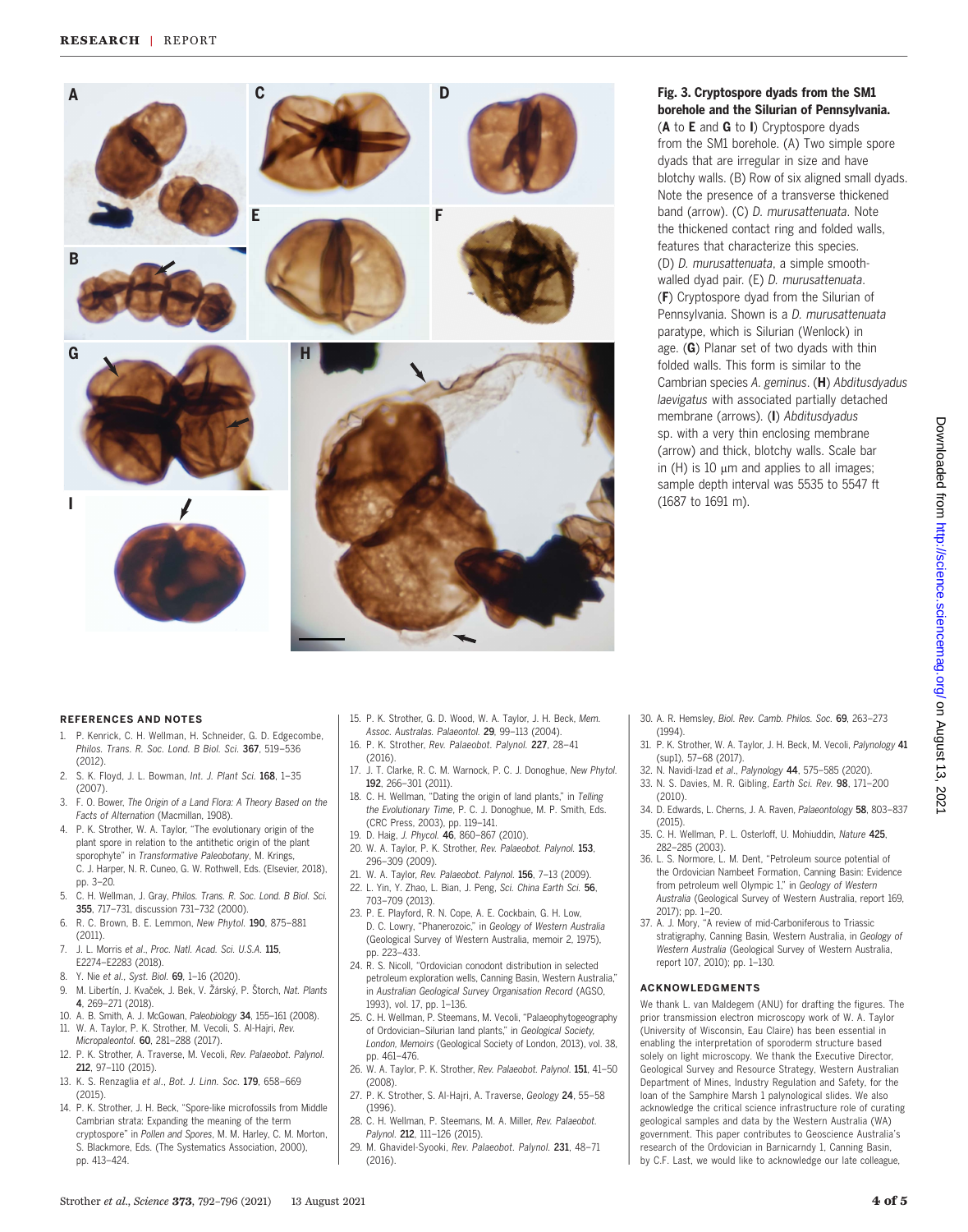# Fig. 4. G. orthogonalis from the SM1 borehole.

(A) G. orthogonalis comprises planar sheets of geometrically aligned spore packets, here with an attached arcuate structure (arrow). (B) This larger specimen shows varying degrees of preservational quality but retains the orthogonal alignment of small spore dyads that characterize the genus. Scale bars are  $10 \mu m$ ; sample depth interval was 5535 to 5547 ft (1687 to 1691 m).







Gordon Wood, who first brought to our attention the potential existence of a lowermost Paleozoic spore record. Funding: None. Author contributions: C.F. made the initial discovery, including recognition and specimen acquisition, and prepared all figures. P.K.S. wrote the initial draft and was responsible for all photomicrography. Both authors were responsible for conception, review, and editing. Competing interests: The authors declare no competing interests. Data and materials availability: This report is based on material housed and curated by the WA Department of Mines, Industry Regulation and Safety, which may be accessed through the WAPIMS database [https://wapims.dmp.wa.gov.au/wapims.](https://wapims.dmp.wa.gov.au/wapims) One sample, slide S-05-77/2, is housed at the Paleobotany Laboratory at Weston Observatory of Boston College; contact P.K.S. for access. All data are available in the manuscript or the supplementary materials.

#### SUPPLEMENTARY MATERIALS

[science.sciencemag.org/content/373/6556/798/suppl/DC1](https://science.sciencemag.org/content/373/6556/798/suppl/DC1) Materials and Methods Supplementary Text Figs. S1 to S3 Tables S1 and S2 References (38–46)

3 May 2021; accepted 17 June 2021 10.1126/science.abj2927